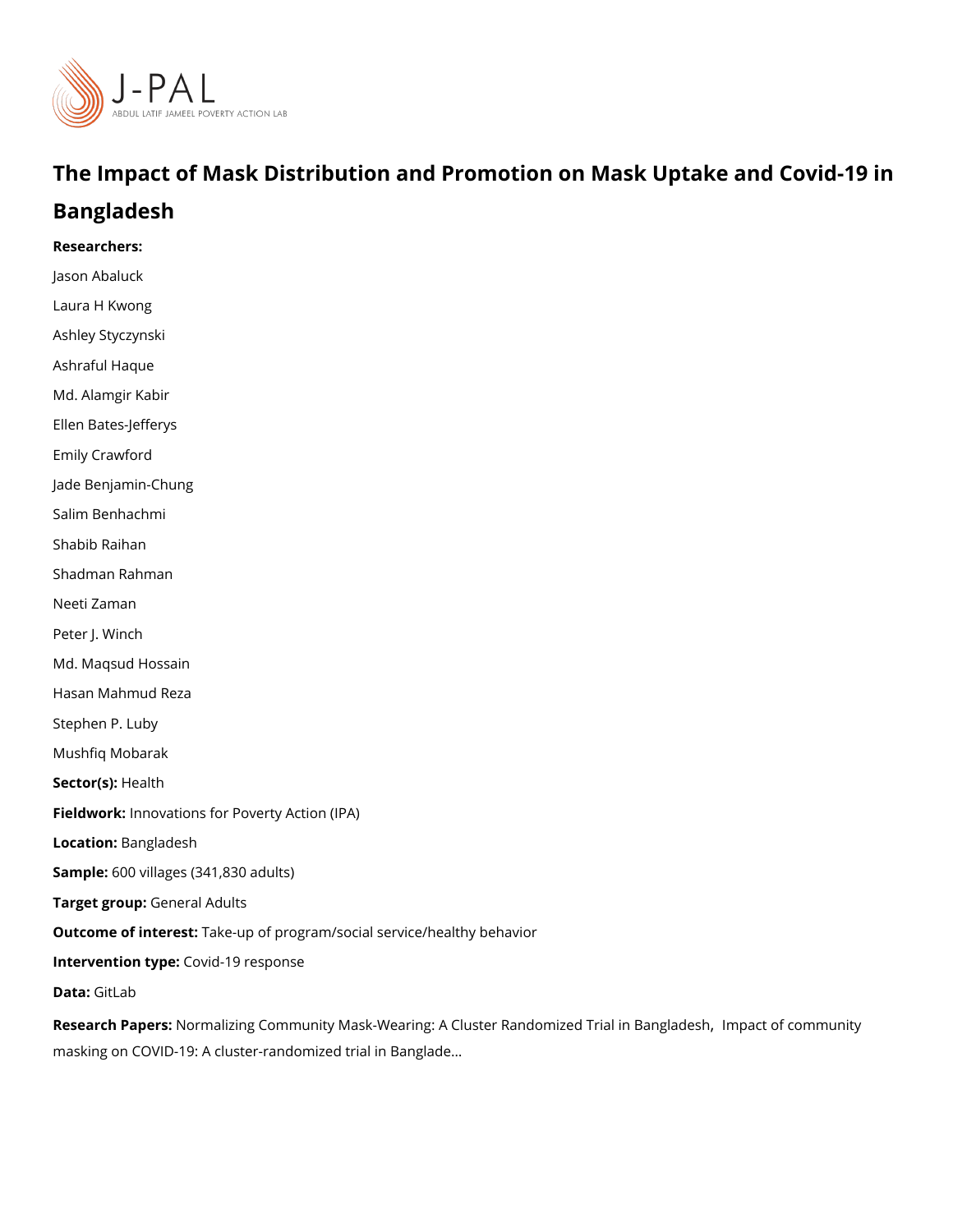Partner organizatAccress) to Information (A2i)[,](https://www.povertyactionlab.org/partners/institute-epidemiology-disease-control-and-research) insBiatnoglead & Epidemiology, Disease Control and Research , Research , Institute and Research , Institute and Research , Institute and Research , Institute , Institute , In [Ministry of Health and Family We](https://www.povertyactionlab.org/partners/ministry-health-and-family-welfare-bangladesh)lfTaartea[,](https://www.povertyactionlab.org/partners/tata-institute-fundamental-research) Bhasntigtluatdee of Fundamen Madin Rue Beankash Lab at Stanfor [Univer](https://www.povertyactionlab.org/partners/manu-prakash-lab-stanford-university)siBRA[,](https://www.povertyactionlab.org/partners/yale-research-initiative-innovation-and-scale-y-rise) C[Yale Research Initiative on Innovati](https://www.povertyactionlab.org/partners/yale-research-initiative-innovation-and-scale-y-rise)on Giarred W & blale (Y-RISE)

A growing body of scientific evidence suggests that face masks can protect against Covid evidence on the extent to which mask-wearing is effective in reducing Covid-19 in a realinconsistent mask use. In Bangladesh, researchers and IPA partnered with Bangladeshi po and evaluate various strategies to increase mask-wearing and assess the impact of commi infection rates. They found that a four-part intervention tripled mask usage and increased increase in mask-wearing reduced symptomatic SARS-CoV-2 infections. When surgical mas infections were avoided for individuals 60+ years old the age group that faces the highes was the first large-scale randomized evaluation to demonstrate the effectiveness of mask

#### Policy issue

As of August 202[1](#page-5-0), the Covid-19 pandemic has taken the lives Wifh**mereathanes.4n anyiltico**mtapien spread of SARS-CoV-2 in the long-term, it is unlikely that a substantial fraction of the po countries will have access to vaccines by the end of 2021. Determining scalable and effed thus of first-order policy importance. Currently, institutions such as the World Health Org part of an overall portfolio of protective behaviors against Covid-19. Yet conversations w such as WHO and the United Kingdom government indicated that high-quality evidence on would likely influence policy decisions about mask use.

Prior evidence to comprehensively answer policymakers questions is limited. First, while can reduce exhaled viral load and thus the probabil $\hat{f}$ tyhefetx taennstmitiot twhigicthiet hwis ruesffect manife community level in the real world, where masks may be worn imperfectly and inconsistentl evidence on effective ways to rapidly promote mask usage in community settings. Third, c lead to compensatory risky behaviors such as reducing physical distancing.

This research aimed to fill these gaps with the first large-scale cluster-randomized evaluation of the impact of masks to reduce to reduce to reduce to reduce to reduce to reduce to reduce to reduce to reduce to reduce to Covid-19. The dual goals of the randomized evaluation were to identify strategies to enco and to track changes in symptomatic SARS CoV-2 infections as a result of the interventio

#### Context of the evaluation

Bangladesh, the eighth most populous country in the world (165 million people), had appr cases as of Aug $\hat{d}$ [,](#page-5-0) stt 2 $\hat{a}$ lso one of the most densely populated countrie $\hat{d}$ ,  $\hat{d}$  (cheank sintagy of 2,890) preventive measures, such as physical distancing, extremely difficult to implement in man government strongly recommended mask use from early April 2020 and formally mandated threatening to fine those who did not comply.

Despite this, Innovations for Poverty Action (IPA) and local partners documented low mas between May 21 25, 2020, around 51 percent of more than 152,000 individuals observed w declined rapidly; in a second wave of surveillance in June 2020, observed mask-wearing had percent wearing masks that covered their mouth and nose.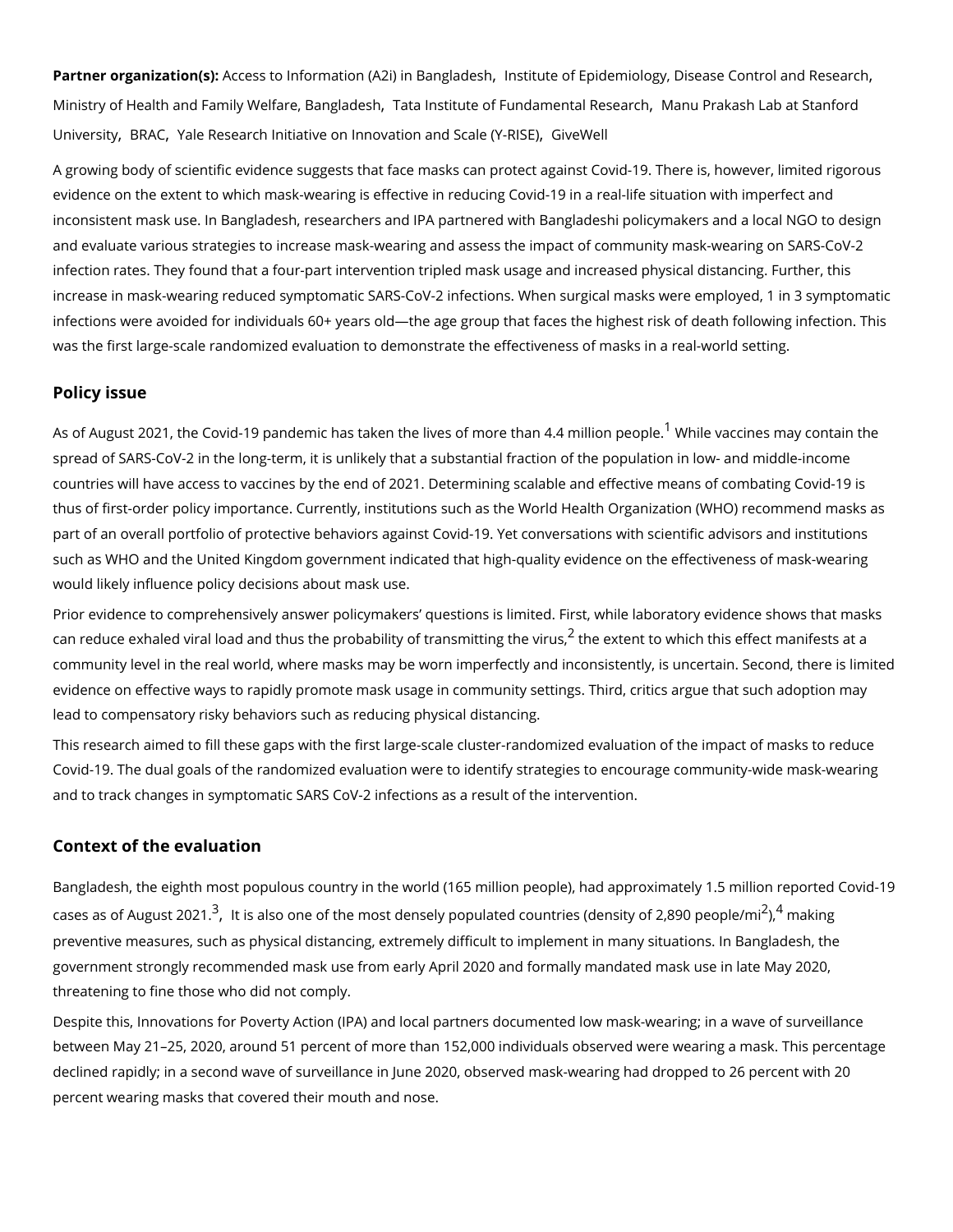#### Details of the intervention

Researchers partnered with the Ministry of Health and Family Welfare, the Bangladesh Me focused arm of the government), Green Voice (a local NGO), IPA, and North South Univers various strategies on increasing mask-wearing and assess the impact of community mask

To select participating villages, the research team chose 1,000 rural and peri-urban villages person scoping. They used a pair-wise randomization to select 300 intervention and 300 c upazila (Bangladesh is divided into 492 upazilas). Paired villages were similar in terms o size, and population density. All villages are at least 2 km apart to minimize spillover ris wearing as usual.

The intervention was designed to last eight weeks in each village. The intervention starte rolling out over a six-week period from November 2020 to January 2021. A core set of inte intervention villages. Additionally, incentives and behavioral nudges were tested in subse whether they had any additional impact on mask-wearing.

Mask Distribution and Promotion (now called the NORM model) The intervention (implemented in all 300 intervention villages) comprised four main eleme

- 1. No-cost free masks: d@srteibbitid nof the intervention villages received a cloth mask and intervention villages received $^5$  $^5$  adusnuinggichaolums mats distribution and distribution at marketplaces and other and other and  $\epsilon$ public locations weekly or every fortnight. Masks were also distributed at mosques o weeks of the intervention.
- 2. Offering information on mask-cknewearing he distribution, the research team showed a brief video of  $n$ public figures discussing why, how, and when to wear a mask. The video featured the Bangladesh Sheikh Hasina, the head of the national Imam Training Academy, and the Hasan. During the distribution visit, households also received a brochure based on W wearing.
- 3.Reinforcement in-person am dan nepfuddriticto create a social norm, mask promoters encour to wear a mask, providing a mask if the individual did not have one. Mask promoters announcements in public areas using handheld microphones.
- 4. Modeling and endorsement by  $R$ reul $s$ géodu be andæders (imams) discussed the importance of Friday prayers from a scripted speech provided by the research team.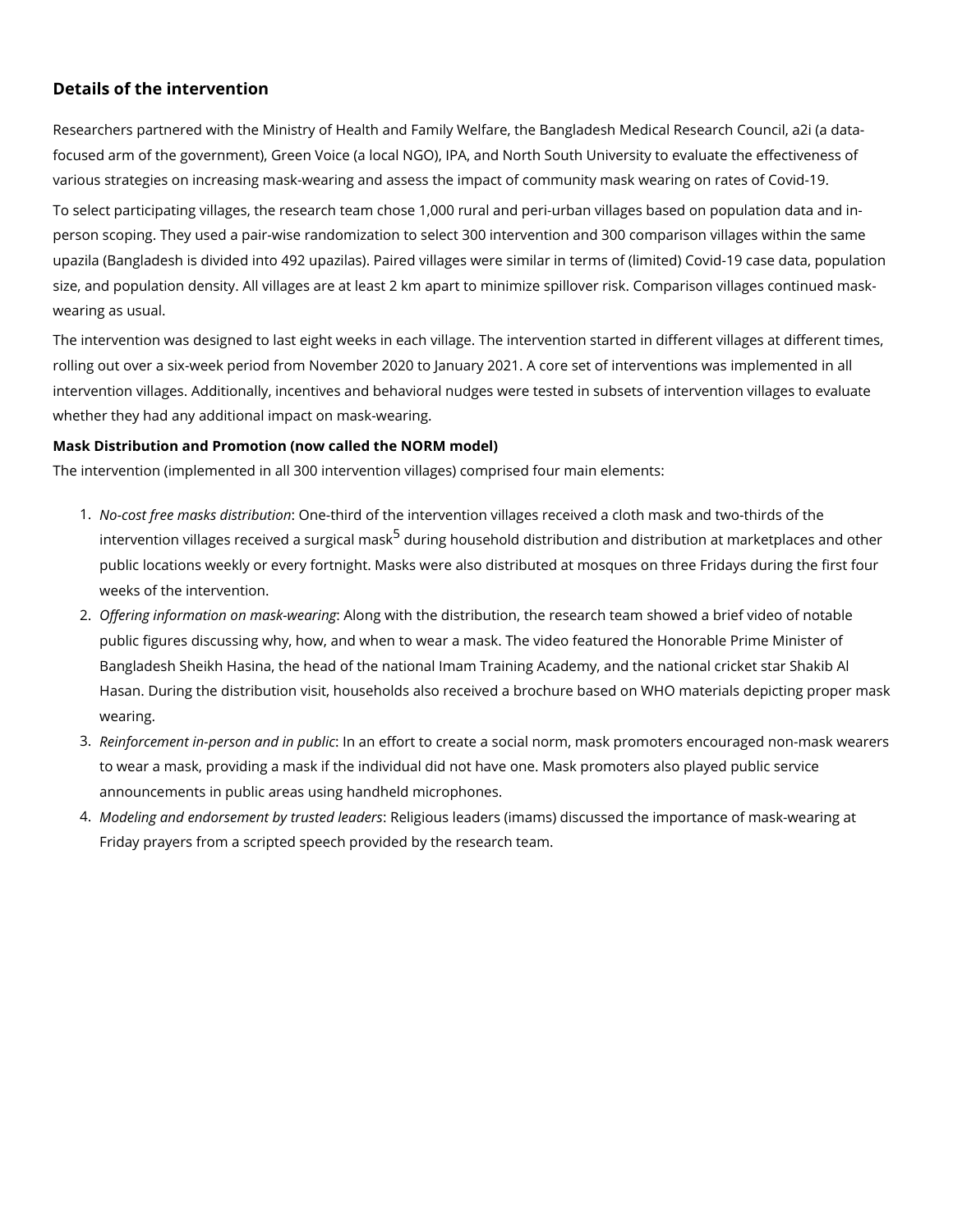# **The NORM Model**



### **Incentives and Behavioral Nudges**

To test whether strategies other than the NORM model had an additional impact on mask usage, households in intervention villages also received different types of encouragement. The research team randomly selected villages in the intervention group (total 300 villages) to receive the following components:

- 1. *Incentives*: Villages were randomized to receive no incentive, a monetary incentive (US\$190 per village given to the village leader for a project benefiting the public), or a non-monetary incentive (certificate of recognition from the Government of Bangladesh) if village-level mask wearing among adults exceeded 75 percent eight weeks after the start of the intervention.
- 2. *Public commitment (signage)*: To encourage the formation of social norms through public signaling, households in half of the villages were asked to display a sign that they were mask-wearing households.
- 3. *Text reminders*: Households were randomized to receive either twice-weekly text message reminders about the importance of mask-wearing or no text reminders.
- 4. *Message framing (altruistic vs. self-protection)*: Households were randomized to have the intervention messages framed either altruistic or providing self-protection.
- 5. *Network effects*: In villages with signage, two-thirds of the households received 0, 50, or 100 percent weekly text messages.
- 6. *Verbal commitment*: In villages without signage, two-thirds of the households were randomly asked to make a verbal commitment to be a mask-wearing household or not.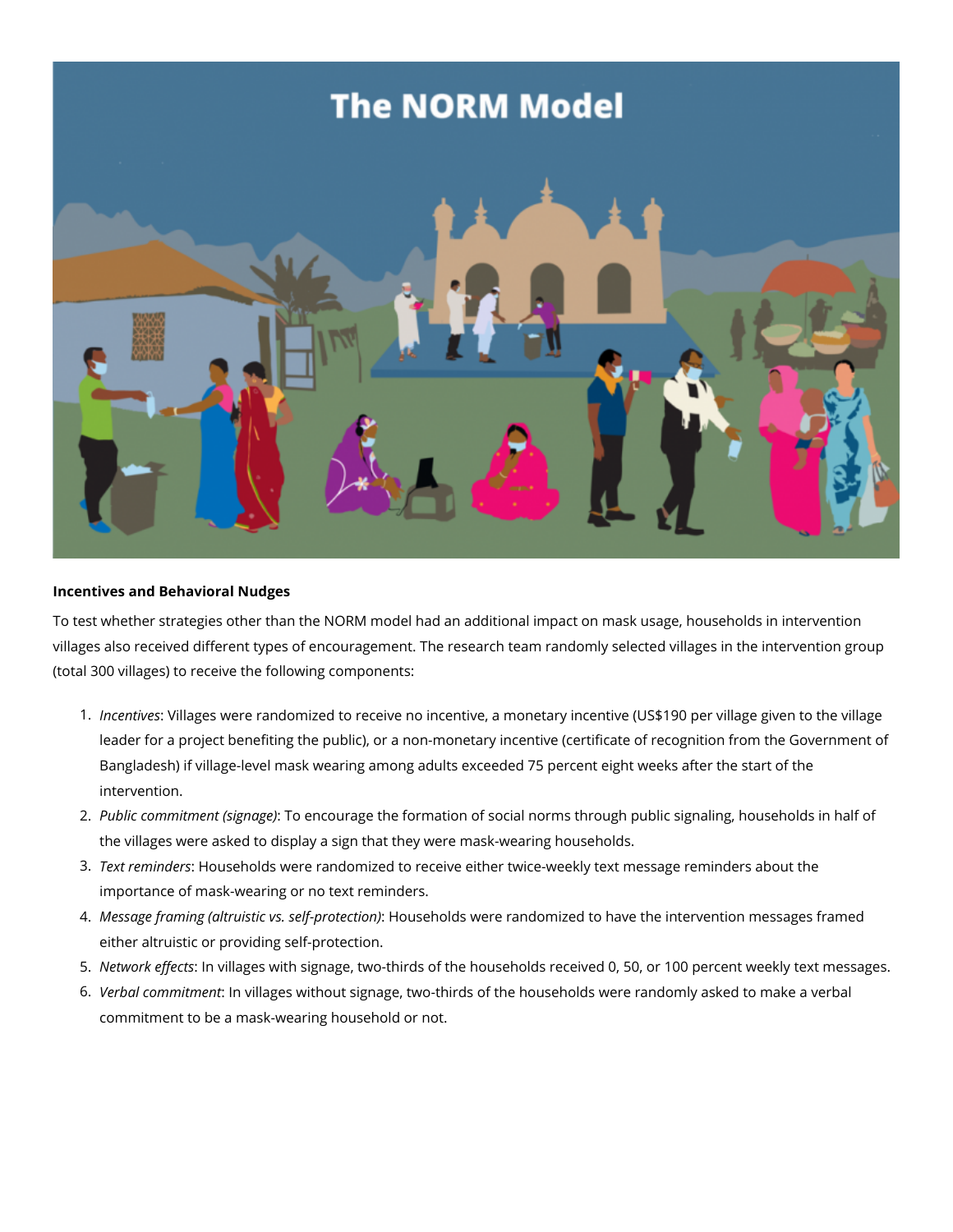Before the intervention began, the research team obtained informed consent and collected data and blood samples following appropriate and approved public health protocols. All protocols were approved by the Bangladesh Medical Research Council, IPA, and Yale University.

The research team directly observed mask-wearing and physical distancing in public locations, including mosques, markets, main entrance roads to villages, and tea stalls, for ten weeks; during the intervention at selected intervals and two weeks after all intervention activities had ended. The research team also conducted longer-term data on mask wearing behavior 20–27 weeks after the launch of the interventions. Correct mask-wearing was defined as wearing either a project mask or an alternative mask over both the mouth and nose. A person was recorded as practicing physical distancing if they were at least one arm's length away from all other people. Surveillance staff were separate from mask promoters and wore no identifying apparel while passively observing mask-wearing and physical distancing behaviors.

The investigators conducted a survey five and nine weeks after the start of the intervention to understand if participants had symptoms consistent with Covid-19 in the previous week and over the previous month. Twelve weeks after the start of the intervention, blood samples were collected and tested from participants who provided samples at baseline as well as from participants who reported Covid-like symptoms at any point in the evaluation. The blood samples were tested for SARS-CoV-2 antibodies to determine whether the participants had evidence of prior infection.

## **Results and policy lessons**

Overall, the core intervention induced 29 out of every 100 people to wear masks, increased physical distancing and reduced the number of people with symptomatic SARS-CoV-2 infections by 9 percent. Surgical masks were especially effective in reducing symptomatic SARS-CoV-2 infections and reduced symptomatic infections in people 60+ by 35 percent.

*Use of masks*: In villages that received the intervention, mask use increased by 29 percentage points (from 13 percent in the comparison villages to 42 percent in treatment villages). Mask use increased most in mosques (37 percentage points). A pilot and our scale-up activities suggest that in-person public reinforcement is a critical part of the intervention.

*Physical distancing:* The intervention also increased physical distancing in villages that received the intervention, contrary to concerns that mask-wearing would provide a false sense of security and promote risky behaviors like failing to maintain appropriate physical distance from others. On average, physical distancing increased by 5 percentage points across all locations in intervention villages, but the change was larger in some locations than others. In markets, people were substantially more likely to physically distance (7 percentage points increase). In mosques, researchers observed no change.

*Symptomatic Covid-19*: The intervention reduced Covid-19 (symptomatic SARS-CoV-2 infections) and Covid-like symptoms. Free mask distribution and promotion reduced the proportion of people who reported Covid-like symptoms on average by 11 percent, which was driven mainly by the effects of surgical masks. Villages where cloth masks were distributed experienced a 5 percent reduction in symptoms, while villages where surgical masks were distributed saw a reduction of 12 percent. About a third (40 percent) of those who reported Covid-19 symptoms agreed to have their blood tested for SARS-CoV-2. On average, researchers found a decrease of symptomatic SARS-CoV-2 infections of 9 percent. This reduction was higher in villages that wore a surgical mask (12 percent) and in these, among individuals aged 60+ (35 percent).

*Behavioral Nudges or Incentives:* None of the behavioral nudges or incentives at the community- or household-level led to additional increases in mask-wearing or physical distancing. Neither text message reminders, public signage, monetary and nonmonetary incentives, altruistic messaging, nor verbal commitments had any effect on mask-wearing above and beyond the core intervention. Mask color had a statistically significant but minor impact on mask adoption.

This study has several implications for policymakers. First, there is clear evidence that community mask-wearing can reduce Covid-19. The effects were substantially larger in communities where surgical masks were distributed, consistent with greater